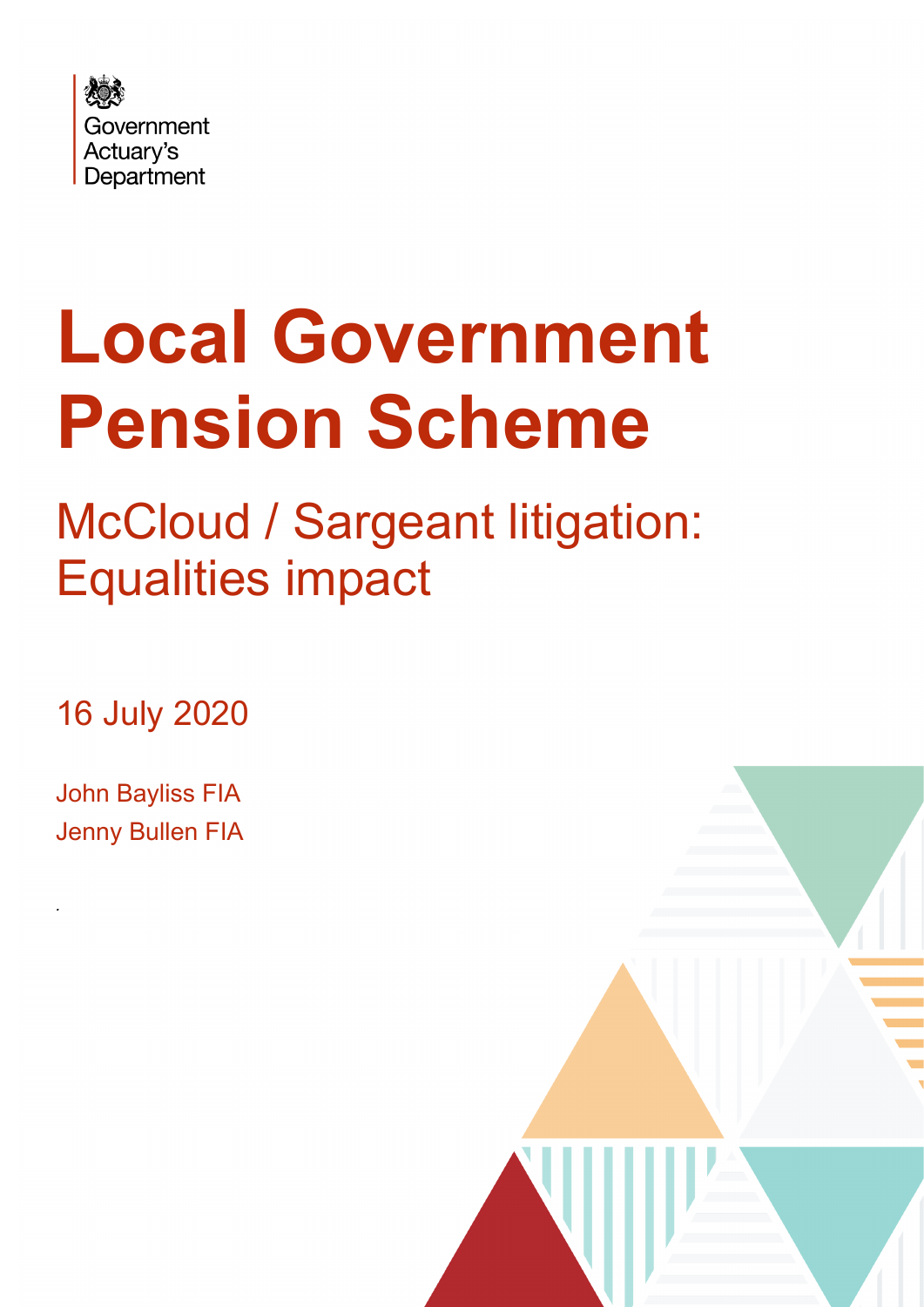## <span id="page-1-0"></span>**Contents**

<span id="page-1-1"></span>

At GAD, we seek to achieve a high standard in all our work. We are accredited under the Institute and Faculty of Actuaries' Quality Assurance Scheme. Our website describes **[the standards](https://www.gov.uk/government/organisations/government-actuarys-department/about/terms-of-reference)** we apply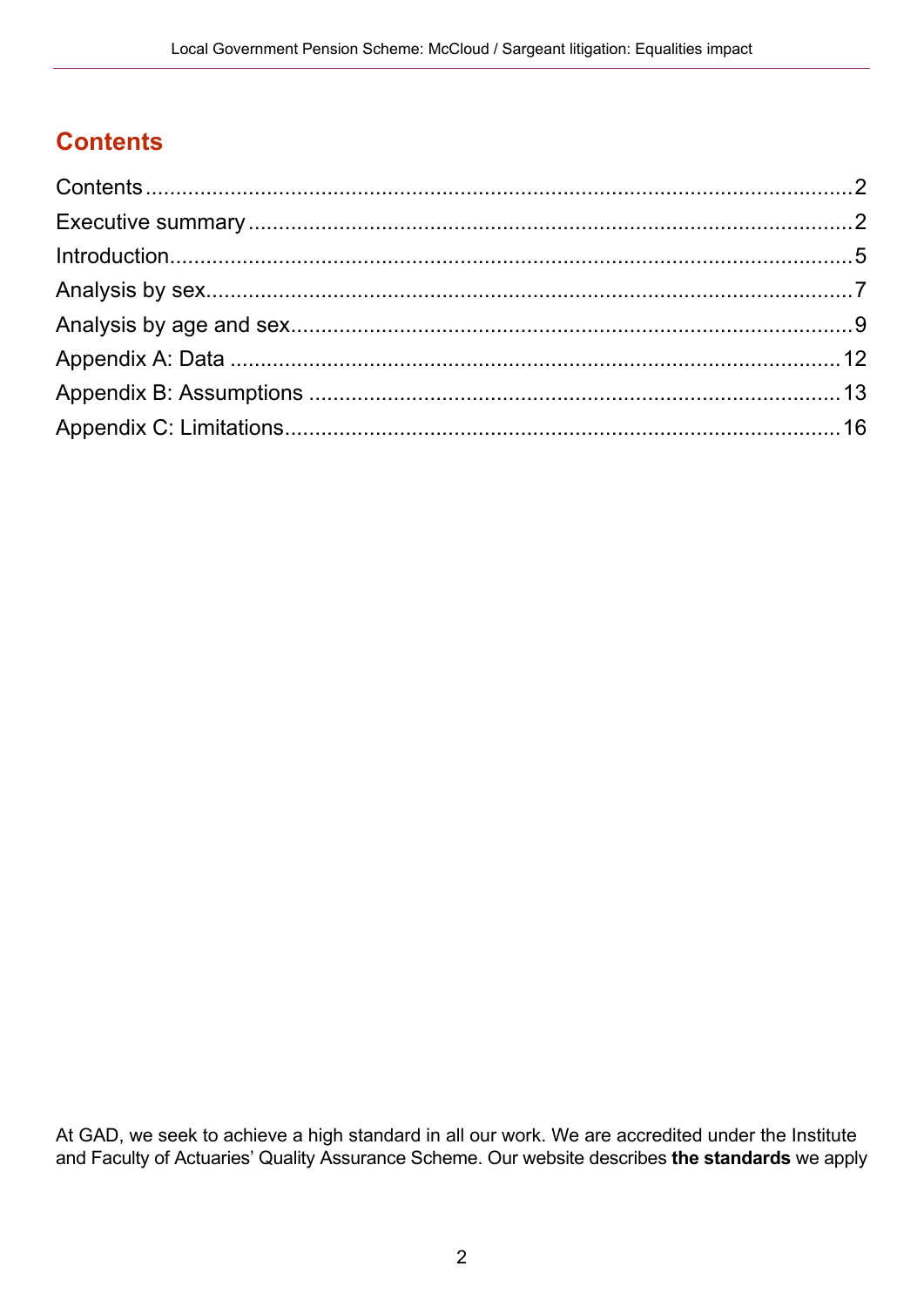### **Executive summary**

- 1. This note has been put together to help MHCLG understand how LGPS members are likely to be affected by the proposed McCloud underpin remedy from an equality point of view. The impact of the remedy is analysed by sex and age.
- 2. The analysis presented considers the result of applying the remedy to members who joined before 1 April 2012.

#### **Analysis by sex**

**Figure 1a: Percentage of currently protected, eligible and expected to benefit from remedy split by sex**



**Figure 1b: Remedy coverage and benefit by sex**

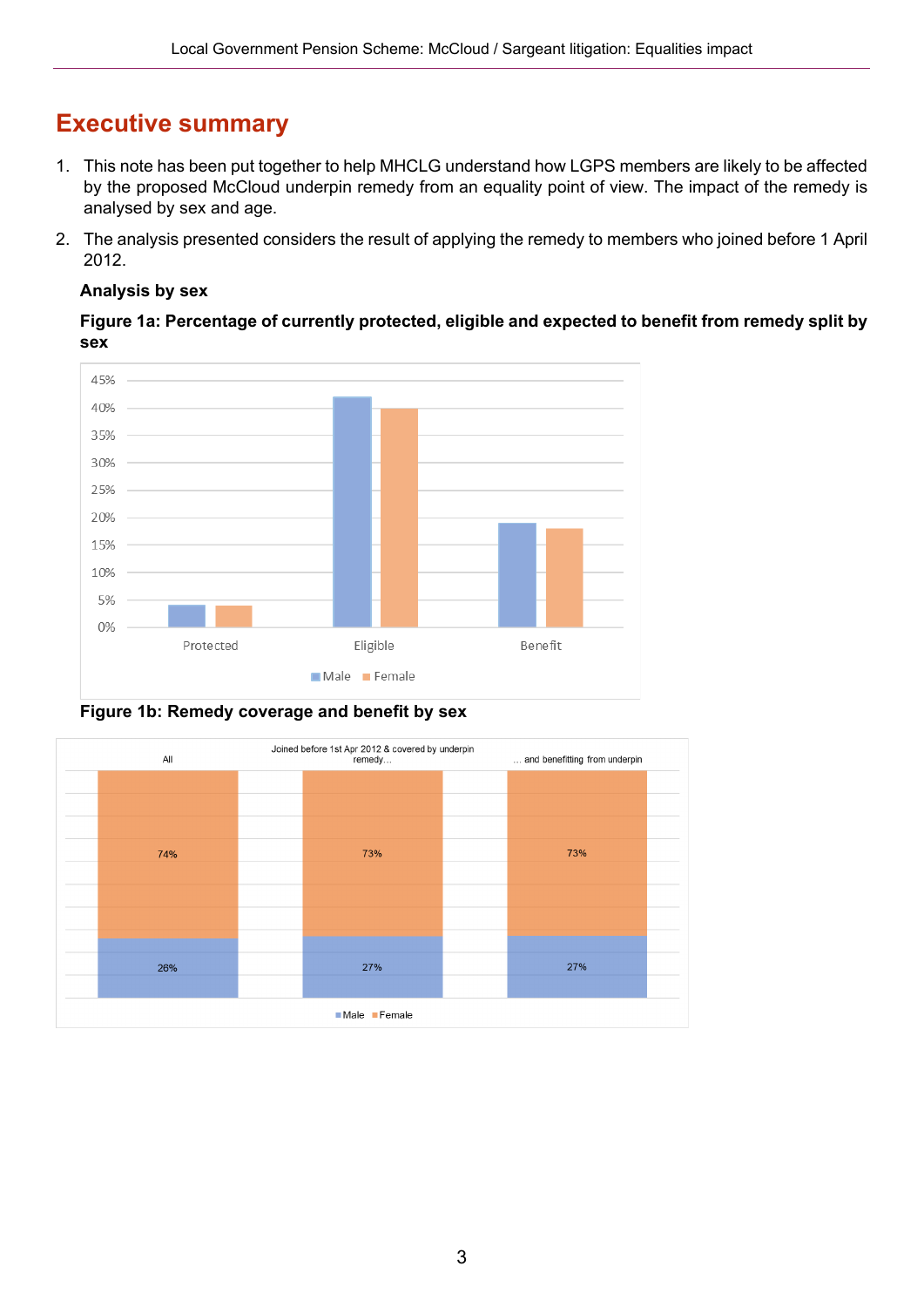- 3. Figure 1a shows the proportions of women and men who currently have underpin protection (far-left bar), the proportion who would be eligible for remedy (second bar) and expected to benefit from remedy (third bar).
- 4. Figure 1b shows that 74% of all active members are women (far-left bar). Of members who qualify for the underpin remedy, 73% are women under the remedy (second bar). Of members who qualify and also benefit from the remedy, 73% are women (third bar).
- 5. We can observe that the proportion of men and women who are both eligible for remedy and those who are expected to benefit from remedy broadly matches the profile of the scheme.

#### **Analysis by age**



#### **Figure 2: Remedy coverage and benefit by age as at 31 March 2019**

- 6. Figure 2 shows that:
	- a) The majority of active members are aged between 41 and 60 (green line).
	- b) The majority of members who qualify for the remedy are also aged between 41 and 60, although this age group qualifies to a larger extent (between ages 41-60, the solid blue line is higher than the green line). Younger members are less likely to qualify as a greater proportion of these members joined after 2012. Members aged 62 and over will already have protection (and hence not benefit from remedy).
	- c) The majority of members who qualify and also benefit from the remedy are aged between 41 and 55 (dashed blue line)
- 7. Figure 2 therefore indicates that the remedy proposals have different impacts across different age groups (note that if the impact was the same on all age groups the two blue lines would closely mirror the green line).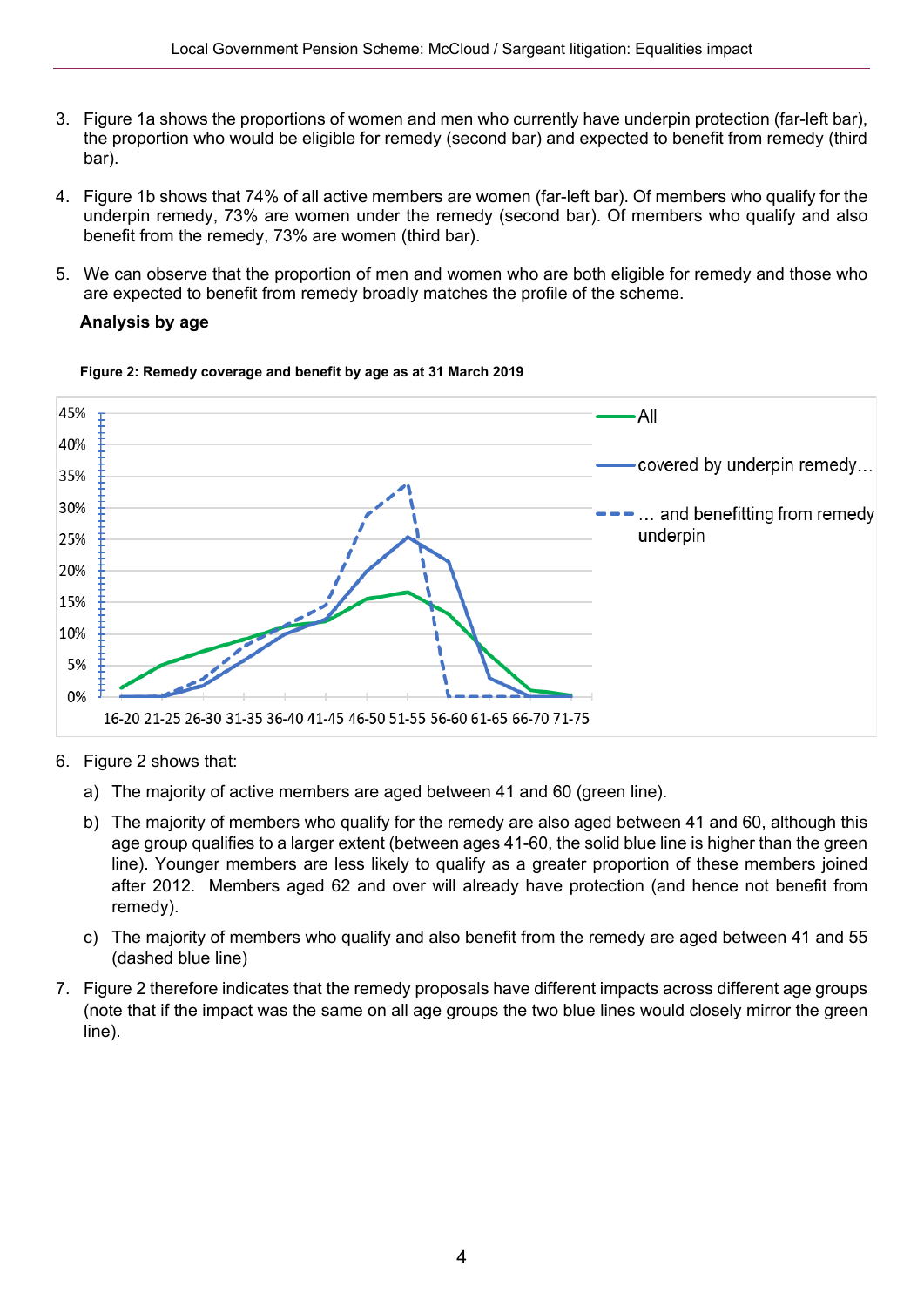## <span id="page-4-0"></span>**Introduction**

- 8. The Local Government Pension Scheme (England and Wales) (LGPS) introduced a new CARE benefit structure with effect from 1 April 2014 ('the 2014 scheme'). For members who were 10 years or less from Normal Retirement Age on 1 April 2012 (ie aged 55 or above<sup>1</sup>), an underpin was provided based on the existing final salary scheme ('the 2008 scheme'). In December 2018, the Court of Appeal found that similar transitional provisions in the pension schemes for firefighters and the judiciary resulted in unlawful age discrimination. The Government believes that the difference in treatment will need to be remedied across all affected public service pension schemes, including LGPS[2](#page-4-2).
- 9. MHCLG have commissioned GAD to prepare data on the number of members who may be affected by the remedy by sex and age, so that they can consider the equality impacts of the proposed remedy. GAD have prepared this note for MHCLG for that purpose.

#### **Underpin: eligibility**

- 10. This note is based on data on the active members of LGPS as at 31 March 2019. These members can be split into three groups:
	- a) Those already eligible for the underpin under the regulations as they stand
	- b) Those who are not currently eligible for the underpin, but would be eligible under the proposed remedy
	- c) Those who are not eligible for the underpin (even after remedy)

#### **Underpin: members expected to benefit**

11. Members who are eligible for the underpin may, on taking their benefits, either:

- a) Benefit from the underpin: Receive a higher pension because the underpin of the final salary scheme benefits is greater than the CARE benefits. Members are more likely to benefit from the underpin if they remain in the scheme for many years and receive significant salary increases over this time.
- b) Not benefit from the underpin: Receive their CARE pension without any uplift, because it is higher than the final salary scheme benefits
- 12. In the remainder of this note, we consider the number of members qualifying for the underpin (and those subsequently expected to benefit from the underpin) according to:
	- a) Sex
	- b) Age (and sex)

#### **Data**

13. The analysis is based on member data as at 31 March 2019. Exclusions made to the data are described in Appendix A.

<span id="page-4-1"></span><sup>1</sup> Except for a small minority of members who had a normal retirement age of 60 in the 2008 scheme.

<span id="page-4-2"></span><sup>2</sup> Public Service Pensions: Written statement - HCWS1725 15 July 2019 [https://www.parliament.uk/business/publications/written-questions-answers-statements/written](https://www.parliament.uk/business/publications/written-questions-answers-statements/written-statement/Commons/2019-07-15/HCWS1725/)[statement/Commons/2019-07-15/HCWS1725/](https://www.parliament.uk/business/publications/written-questions-answers-statements/written-statement/Commons/2019-07-15/HCWS1725/)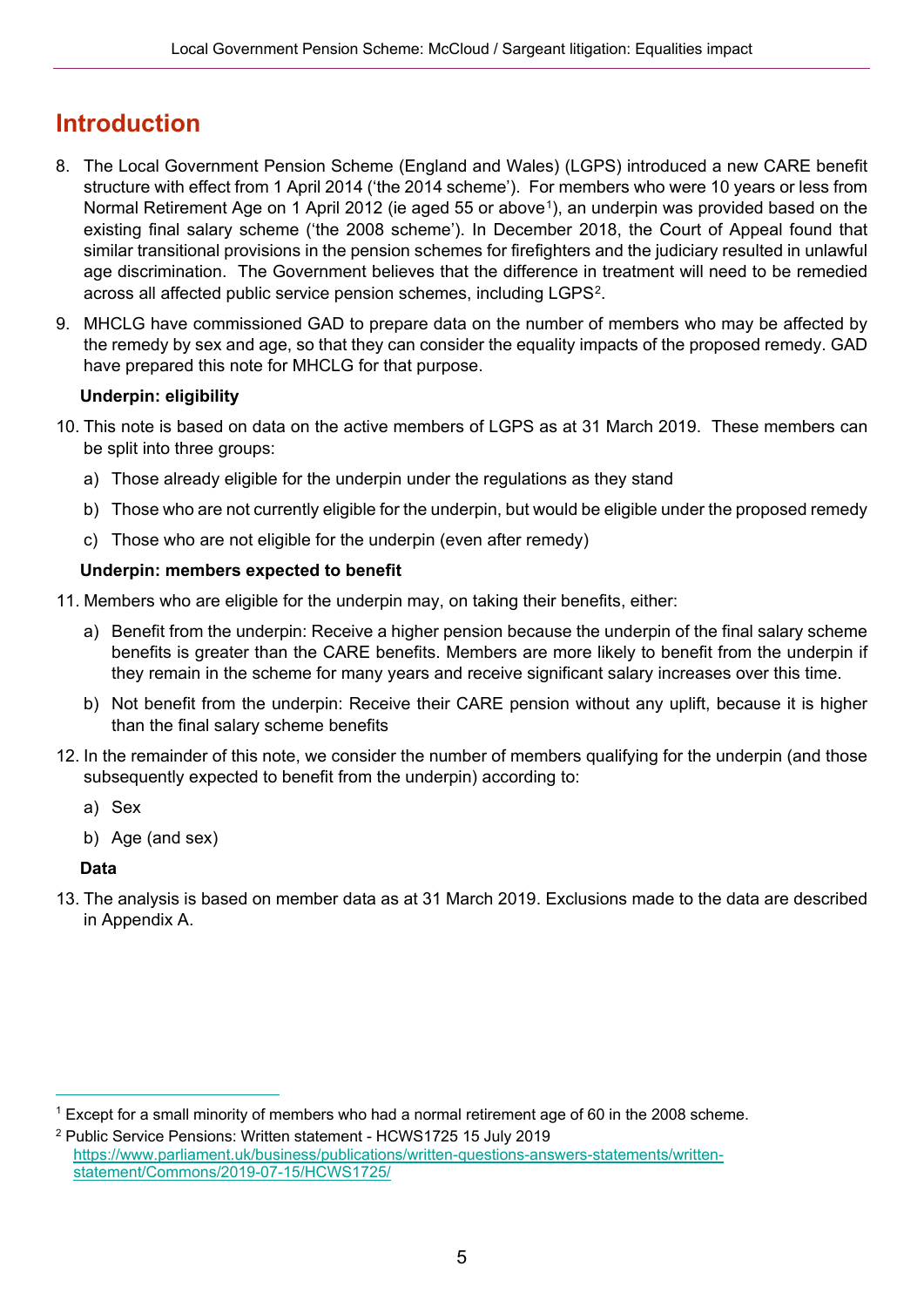#### **Assumptions**

- 14. In order to estimate the number of members who are expected to ultimately benefit from the remedy underpin, it is necessary to make assumptions about members' future careers, in particular how long they remain in the scheme and their future pay increases (both pay awards and individual promotion or progression pay).
- 15. The analysis in this note is based on the assumptions recommended for the 2016 valuation under HM Treasury directions, including the assumption that earnings increase at 2.2% above CPI.
- 16. The estimated number of members expected to benefit from the remedy underpin is sensitive to the assumed increase rates for earnings and CPI (which is used in the 2014 scheme CARE revaluation). For example, if earnings were to increase in line with CPI (rather than 2.2% above CPI) then we would expect very few members to benefits from the underpin.
- 17. This analysis of the number of members expected to benefit from the remedy underpin is based on an average member at a particular age and sex and the 2016 valuation assumptions. Allowing for variations in individual members' future service or salary progression may produce different figures, because the underpin may bite for 'high flyers' with significant salary progression, but not for those with less salary progression. In addition, based on our current calculations we can only identify if members of a particular age and sex will on average benefit based on their expected future method of exit (ie retirement, withdrawal, ill health retirement, or death in service).
- 18. The analysis of the number of members expected to benefit should be treated with some caution because of the sensitivity to assumptions and the limitations in the methodology discussed above. Some features of this analysis may not be realistic for every individual, however, the analysis does indicate the broad pattern of members expected to benefit.
- 19. Further details of the assumptions are set out in Appendix B.

#### **Compliance and limitations**

- 20. This work has been carried out in accordance with the applicable Technical Actuarial Standard TAS 100 issued by the Financial Reporting Council (FRC). The FRC sets technical standards for actuarial work in the UK.
- 21. Important limitations are set out in Appendix C.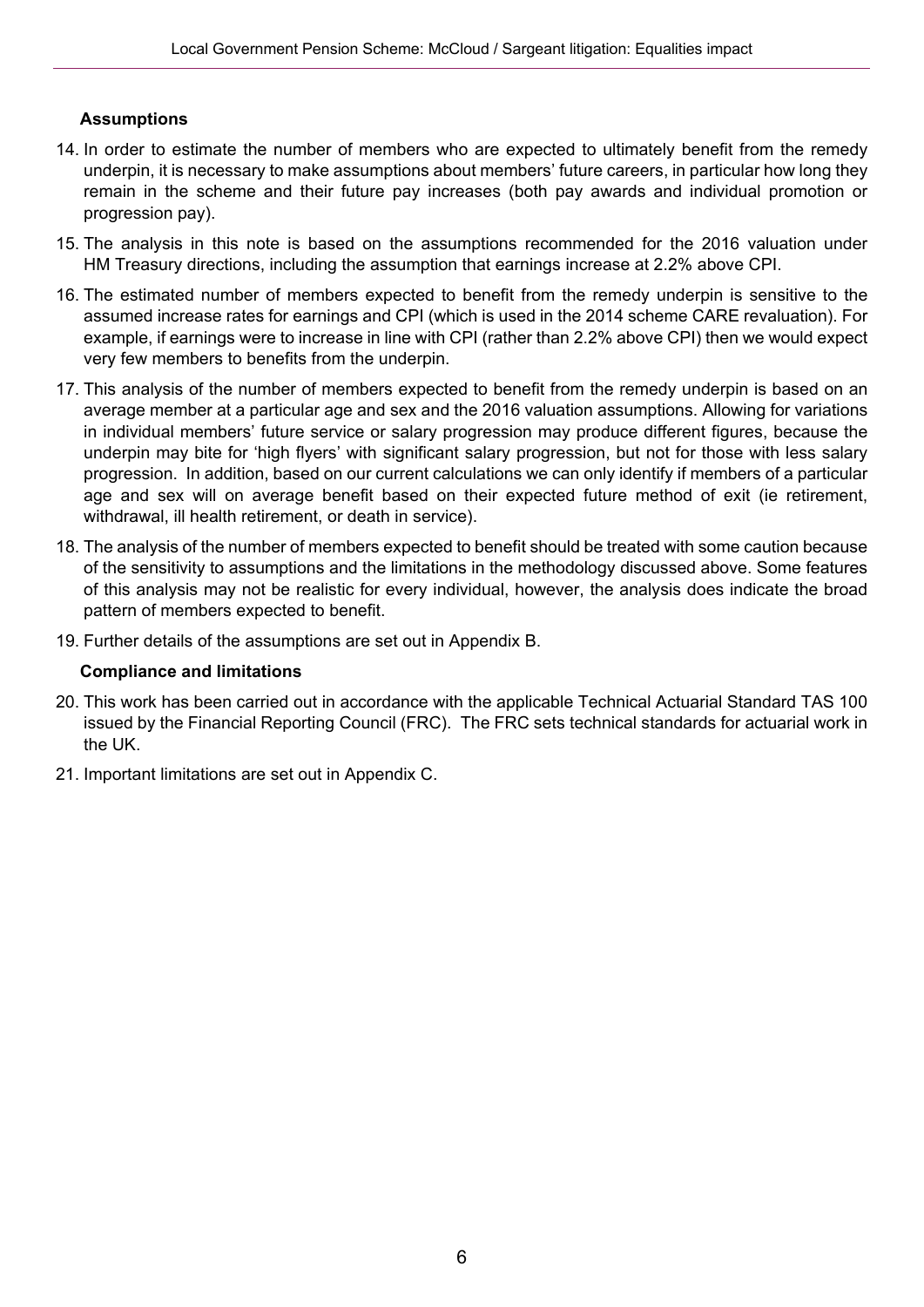## <span id="page-6-0"></span>**Analysis by sex**

#### **Summary**

- 22. The tables that follow analyse the number of members who would qualify for the remedy and the number who would be expected to benefit by sex. The key results are:
	- a) In terms of number of members, the majority of LGPS active members are women, and so the majority of those who would qualify for the remedy and would be expected to benefit from it are women
	- b) About 40% of women who are active members as at 31 March 2019 are expected to have underpin eligibility extended to them, compared with 42% of men.
	- c) Around 18% of women and 19% of men who are active members as at 31 March 2019 are expected to benefit from having the underpin eligibility extended to them.

#### **Table 1: Proportion of members covered and expected to benefit from remedy split by sex**

|                          | remedy          |                  |
|--------------------------|-----------------|------------------|
|                          | Covered by      | Benefitting from |
|                          | underpin remedy | remedy           |
| <b>Male population</b>   | 42%             | 19%              |
| <b>Female population</b> | 40%             | 18%              |

#### **Analysis**

- 23. The following tables considers the number of members in each of the following three categories, split by sex and remedy proposal.
	- a. Those already eligible for the underpin under the regulations as they stand
	- b. Those who are not currently eligible for the underpin, but would be eligible under the proposed remedy
	- c. Those who are not eligible for the underpin (even after remedy)

#### **Table 2: Members with different potential underpin status**

|                                                                         | <b>Total members</b><br>(000s) |       | Men<br>(000s) |     | Women<br>(000s) |       |
|-------------------------------------------------------------------------|--------------------------------|-------|---------------|-----|-----------------|-------|
| Group A: Member of the scheme on 1 Apr 2012<br>- underpin protection    | 63                             | 4%    | 19            | 4%  | 44              | 4%    |
| Group B: Member of the scheme on 1 Apr<br>2012 – no underpin protection | 675                            | 40%   | 182           | 42% | 492             | 40%   |
| Group C: Not a member of the scheme on 1 Apr<br>2012                    | 939                            | 56%   | 238           | 54% | 702             | 57%   |
| <b>Total</b>                                                            |                                | 1,676 | 439           |     |                 | 1,238 |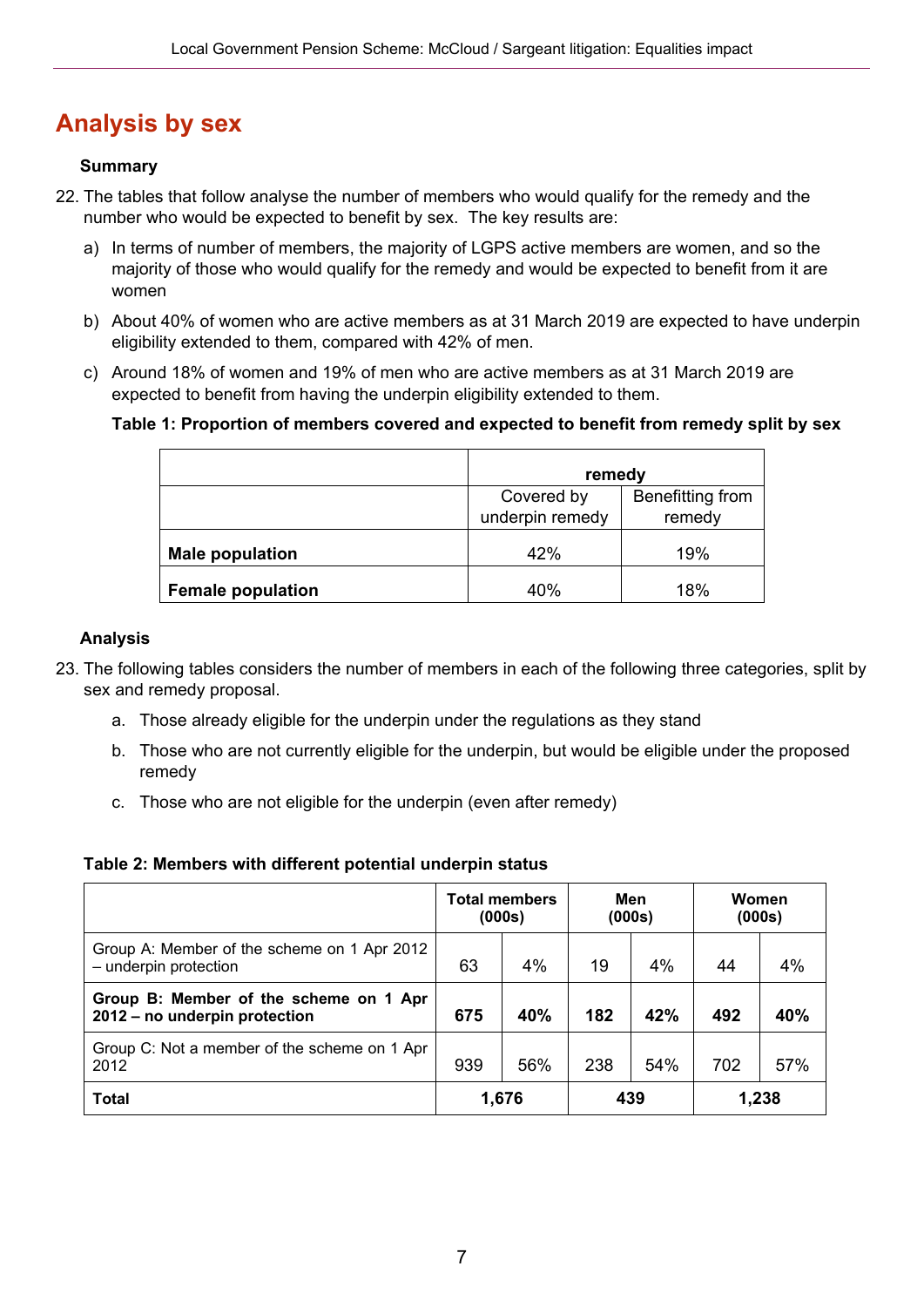- 24. There is a marginally higher proportion of male members who have underpin protection and a higher proportion of female members who joined the scheme on or after either remedy date. Whilst these characteristics work in opposite directions the overall impact is that proportionally more male members may be expected to be eligible for the remedy underpin than female members.
- 25. The following paragraphs consider members in Group B, that is members who are not already eligible for the underpin, but would be under the proposed remedy and on taking their benefits in the future would expect to receive an underpin.

**Table 3: Group B members expected to benefit from remedy**

|                                                                               | All members | Men | Women |
|-------------------------------------------------------------------------------|-------------|-----|-------|
| Number of members expected to benefit (000s)                                  | 309         | 85  | 225   |
| Proportion of members expected to benefit (as a<br>proportion of all members) | 18%         | 19% | 18%   |

- 26. Again the sex difference of the remedy is small; with males have a marginally higher expectation of gaining from the remedy than women; 19% compared to 18%.
- 27. The key results are that the sex proportions are almost identical between:
	- a) Members who qualify for the remedy
	- b) Members who benefit from the remedy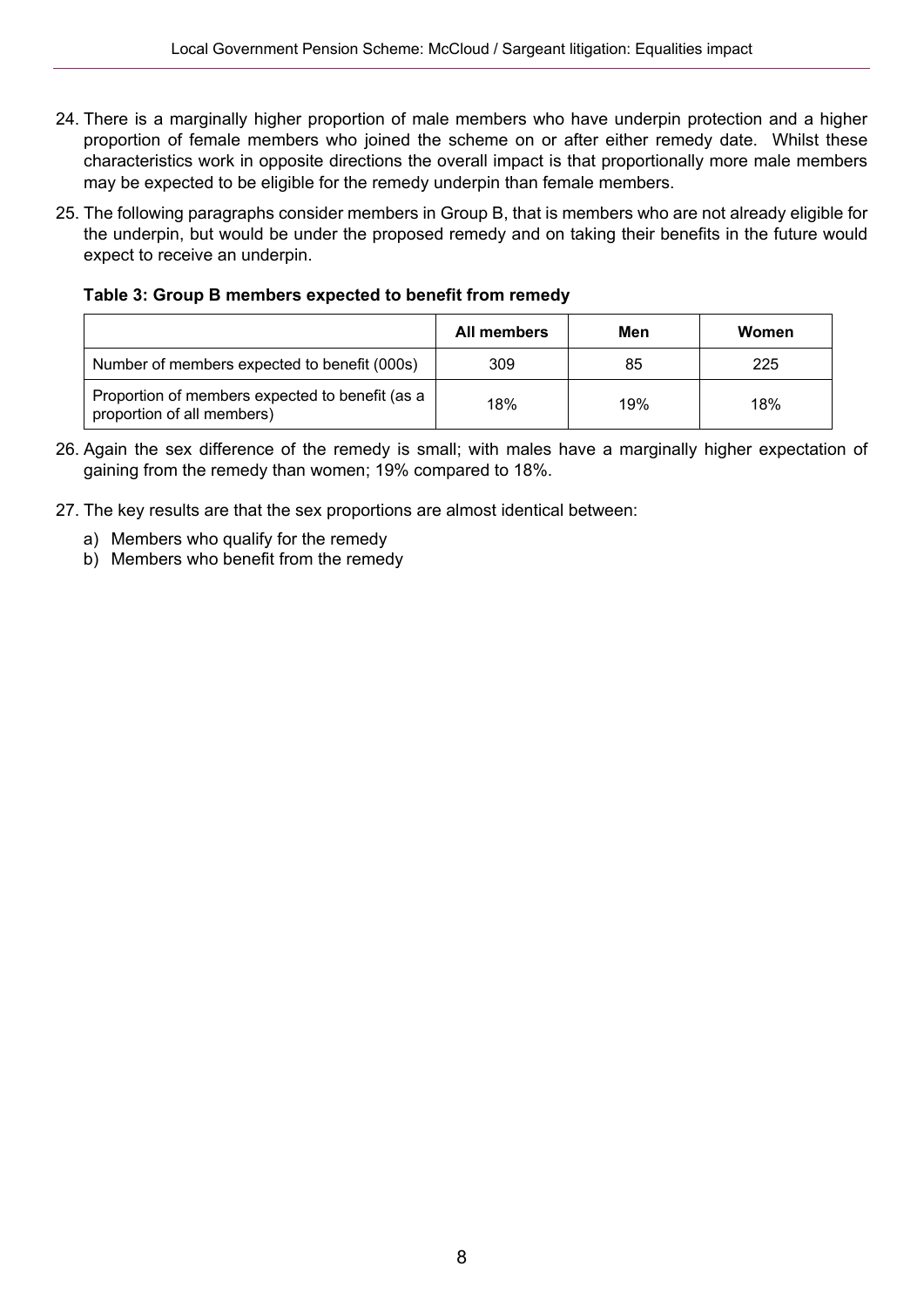## <span id="page-8-0"></span>**Analysis by age and sex**

#### **Summary**

- 28. The charts and tables that follow analyse the number of members who would qualify for the underpin and the number who would be expected to benefit by age and sex. The key results are:
	- a) In terms of number of members, just under 80% of the LGPS are aged between 31 and 60; with the highest proportion in the range 46 to 55.
	- b) Members aged 62 and over in 2019 will not be affected by the remedy (having been within 10 years of retirement on 1 April 2012, and hence protected)
	- c) Younger members are less likely to qualify for the underpin as a result of the remedy
	- d) Even where younger members qualify for the underpin, they are expected to be less likely to benefit from it, because they are more likely to leave service and so not obtain the pay increases require to make the final salary benefits higher than CARE
	- e) Considering age and sex, at each age
		- i) Men are more likely to qualify for the underpin than women
		- ii) Men are more likely to be expected to benefit from the underpin than women

#### **Analysis**

29. The charts and tables that follow analyse the number and proportions of members who would qualify for remedy and who would be expected to benefit by age and sex. Men are more likely to qualify for the remedy up to age 54 and more likely to benefit from the remedy at all ages where a benefit is observed. This is a result of salary progression being higher for men than women, and the expected number of voluntary leavers being lower for men.

#### **Figure 2: Proportion of members who qualify and benefit from remedy**

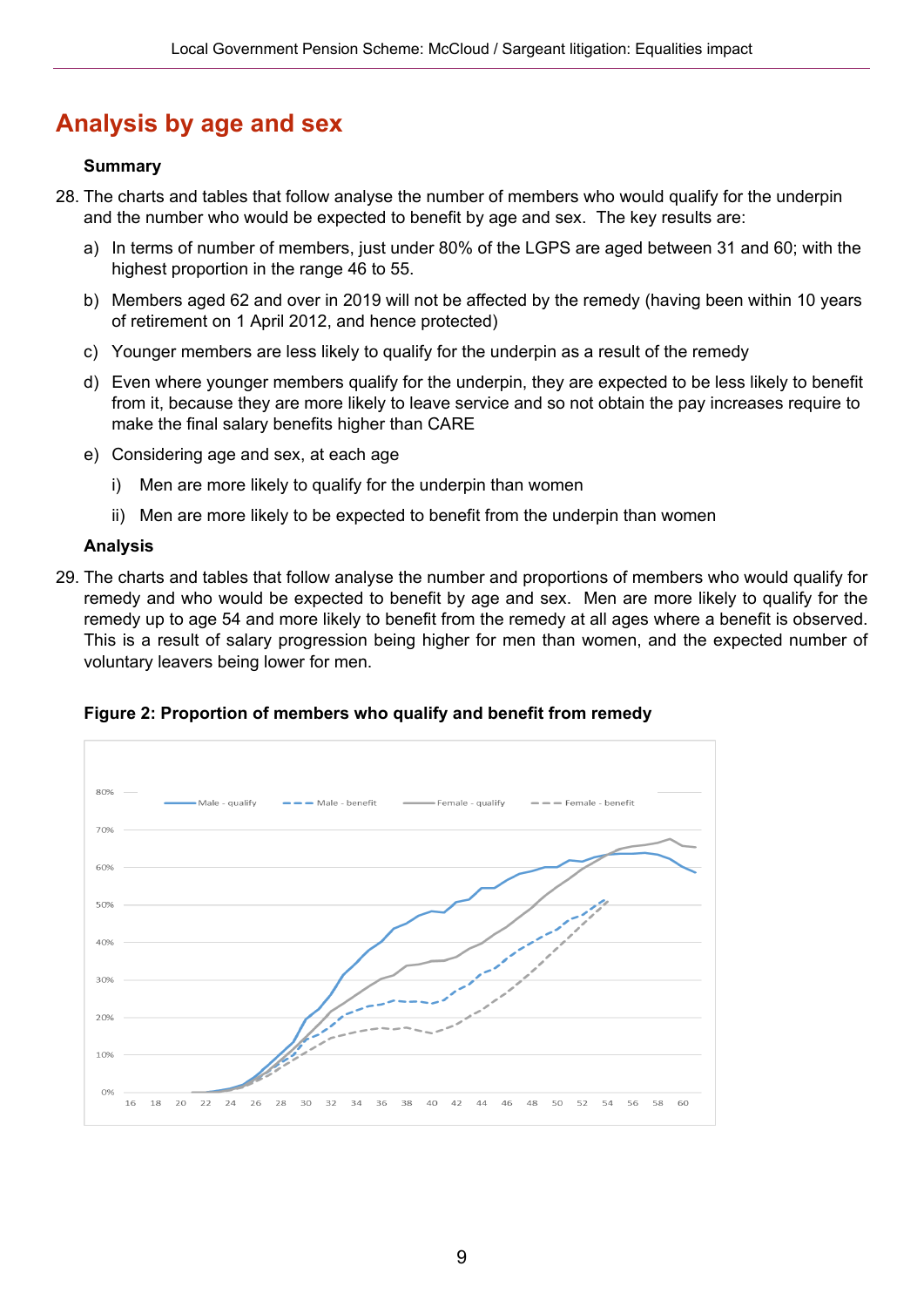- 30. Table 4 and Figures 4-5 indicate:
	- a) Members aged 62 and over in 2019 will not be affected by the remedy as they would already qualify.
	- b) More generally members aged 55 or older (on 31 March 2019) are not expected to benefit from the remedy given the shorter time period for salary increases to accrue. However, for members below this age the lower voluntary withdrawal at older ages increases the likelihood of members benefitting from the remedy underpin.
	- c) Younger members are less likely to qualify for the underpin as a result of the remedy. Given the higher turnover of employees at younger ages (and therefore the small percentage having been in employment prior to 1 April 2012) the proportion expected to qualify for an underpin generally increases with age.
	- d) Even where younger members qualify for the underpin, they are expected to be less likely to benefit from it, because they are more likely to leave service and so not obtain the pay increases require to make the final salary benefits better than CARE.
	- e) Men are more likely to qualify for the underpin than women (because a greater proportion of women joined after 2012; despite a marginally higher proportion of men being eligible for the existing underpin)
	- f) Men are more likely to be expected to benefit from the underpin than women because they are more likely to qualify for the underpin, and the higher assumed salary progression and lower voluntary withdrawal rates for men compared to women means they are expected to be more likely to benefit
	- g) However, there are higher numbers of female members in the age bands where the proportion of members expected to both qualify for the remedy underpin and expected to benefit from the remedy underpin is highest; which results in a more even sex split overall.
- 31. In summary, male members are both more likely to be eligible for and benefit from the remedy at almost all relevant ages.
- 32. Figures 4-5 are shown as tables below.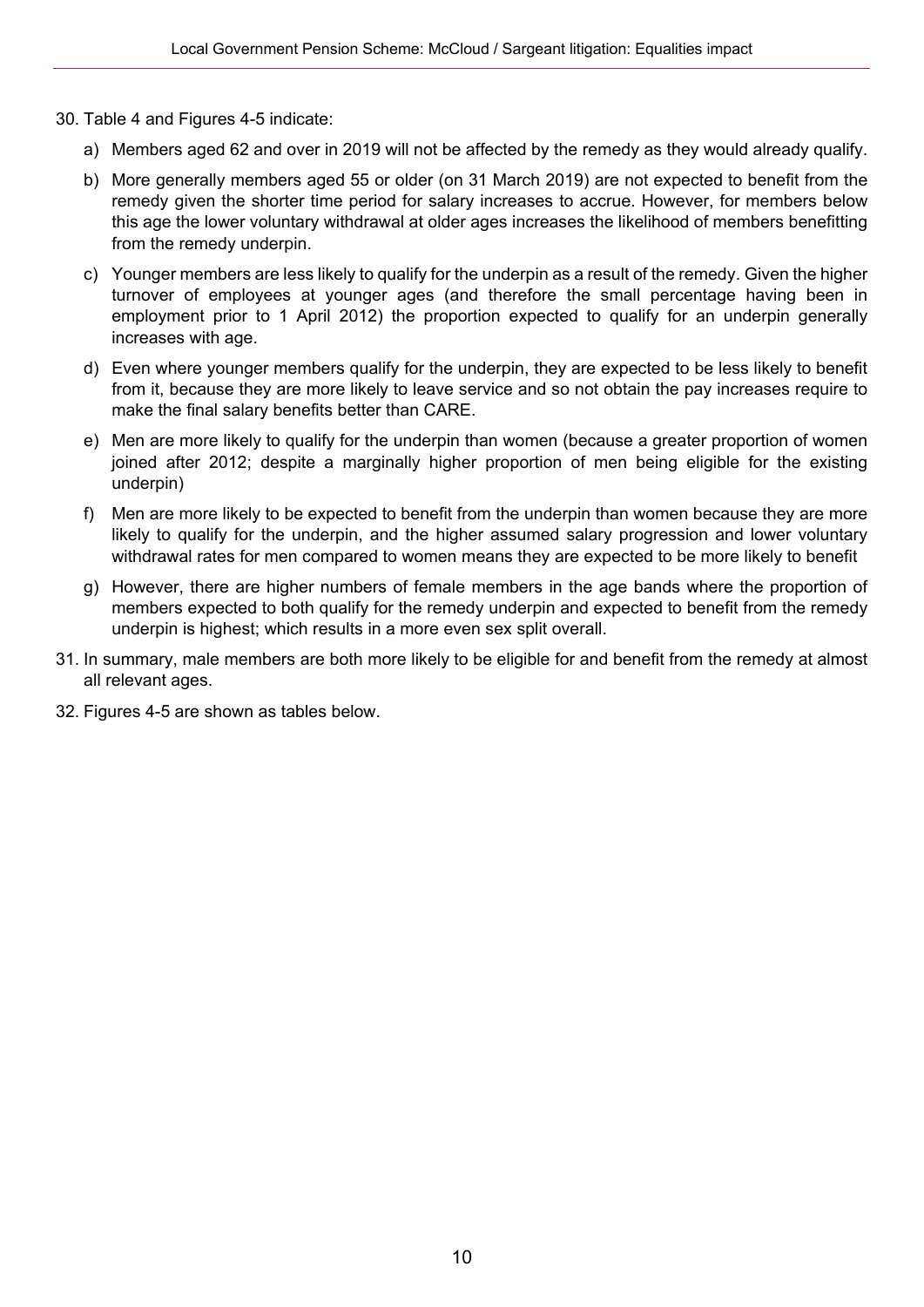#### **Table 4: Members who qualify for the remedy, by age and sex**

|           | <b>Male members</b>                    |                                                 | <b>Female members</b>                    |                                        |                                                 |                                          | All members                            |                                                 |                                          |
|-----------|----------------------------------------|-------------------------------------------------|------------------------------------------|----------------------------------------|-------------------------------------------------|------------------------------------------|----------------------------------------|-------------------------------------------------|------------------------------------------|
| Age       | <b>Total number of</b><br>members 000s | <b>Qualify for</b><br>extended underpin<br>000s | <b>Proportion of total</b><br>qualifying | <b>Total number of</b><br>members 000s | <b>Qualify for</b><br>extended underpin<br>000s | <b>Proportion of total</b><br>qualifying | <b>Total number of</b><br>members 000s | <b>Qualify for</b><br>extended underpin<br>000s | <b>Proportion of total</b><br>qualifying |
| $16 - 20$ | 10                                     | $\mathbf 0$                                     | 0%                                       | 16                                     | $\mathbf 0$                                     | 0%                                       | 26                                     | $\mathbf 0$                                     | 0%                                       |
| $21 - 25$ | 29                                     | $\mathbf 0$                                     | 1%                                       | 57                                     | $\mathbf 0$                                     | 1%                                       | 86                                     |                                                 | 1%                                       |
| 26-30     | 36                                     | 4                                               | 11%                                      | 86                                     | 8                                               | 9%                                       | 122                                    | 12                                              | 10%                                      |
| $31 - 35$ | 41                                     | 12                                              | 31%                                      | 113                                    | 27                                              | 24%                                      | 153                                    | 39                                              | 26%                                      |
| 36-40     | 44                                     | 20                                              | 45%                                      | 144                                    | 48                                              | 33%                                      | 189                                    | 68                                              | 36%                                      |
| $41 - 45$ | 44                                     | 23                                              | 52%                                      | 158                                    | 61                                              | 38%                                      | 202                                    | 84                                              | 41%                                      |
| 46-50     | -57                                    | 33                                              | 59%                                      | 204                                    | 101                                             | 50%                                      | 261                                    | 135                                             | 52%                                      |
| $51 - 55$ | 69                                     | 44                                              | 63%                                      | 209                                    | 128                                             | 61%                                      | 278                                    | 171                                             | 62%                                      |
| 56-60     | 64                                     | 40                                              | 63%                                      | 159                                    | 105                                             | 66%                                      | 222                                    | 145                                             | 65%                                      |
| 61-65     | 36                                     | 6                                               | 16%                                      | 77                                     | 14                                              | 19%                                      | 112                                    | 20                                              | 18%                                      |
| 66-70     | 8                                      | $\mathbf{0}$                                    | 0%                                       | 12                                     | $\mathbf{0}$                                    | 0%                                       | 20                                     | $\mathbf{0}$                                    | 0%                                       |
| $71 - 75$ | <b>n</b>                               | $\bf{0}$                                        | 0%                                       | 3                                      | $\Omega$                                        | 0%                                       | 5.                                     | $\Omega$                                        | 0%                                       |
| All       | 439                                    | 182                                             | 42%                                      | 1,238                                  | 492                                             | 40%                                      | 1,676                                  | 675                                             | 40%                                      |

#### **Table 5: Members expected to benefit from remedy, by age and sex**

| Age       | <b>Male members</b>             |                                          |                   | Female members                                |                                          |                                    | All members                     |                                          |                                    |
|-----------|---------------------------------|------------------------------------------|-------------------|-----------------------------------------------|------------------------------------------|------------------------------------|---------------------------------|------------------------------------------|------------------------------------|
|           | Total number of<br>members 000s | Number of<br>members<br>benefitting 000s | total benefitting | Proportion of Total number of<br>members 000s | Number of<br>members<br>benefitting 000s | Proportion of<br>total benefitting | Total number of<br>members 000s | Number of<br>members<br>benefitting 000s | Proportion of<br>total benefitting |
| 16-20     | 10                              | $\Omega$                                 | 0%                | 16                                            | O                                        | 0%                                 | 26                              | 0                                        | 0%                                 |
| $21 - 25$ | 29                              | 0                                        | 1%                | 57                                            | 0                                        | 1%                                 | 86                              |                                          | 1%                                 |
| $26 - 30$ | 36                              | 3                                        | 8%                | 86                                            | 6                                        | 7%                                 | 122                             | 9                                        | 7%                                 |
| 31-35     | 41                              | 8                                        | 20%               | 113                                           | 17                                       | 15%                                | 153                             | 25                                       | 16%                                |
| 36-40     | 44                              | 11                                       | 24%               | 144                                           | 24                                       | 17%                                | 189                             | 35                                       | 18%                                |
| 41-45     | 44                              | 13                                       | 29%               | 158                                           | 32                                       | 21%                                | 202                             | 45                                       | 22%                                |
| 46-50     | 57                              | 23                                       | 40%               | 204                                           | 67                                       | 33%                                | 261                             | 89                                       | 34%                                |
| 51-55     | 69                              | 27                                       | 39%               | 209                                           | 78                                       | 37%                                | 278                             | 105                                      | 38%                                |
| 56-60     | 64                              | $\Omega$                                 | 0%                | 159                                           | n                                        | 0%                                 | 222                             | $\Omega$                                 | 0%                                 |
| 61-65     | 36                              | $\Omega$                                 | 0%                | 77                                            | O                                        | 0%                                 | 112                             | 0                                        | 0%                                 |
| 66-70     | 8                               | 0                                        | 0%                | 12                                            | <sup>0</sup>                             | 0%                                 | 20                              | 0                                        | 0%                                 |
| 71-75     |                                 | 0                                        | 0%                | 3                                             | $\Omega$                                 | 0%                                 | 5                               | 0                                        | 0%                                 |
| All       | 439                             | 84                                       | 19%               | 1,238                                         | 225                                      | 18%                                | 1,676                           | 309                                      | 18%                                |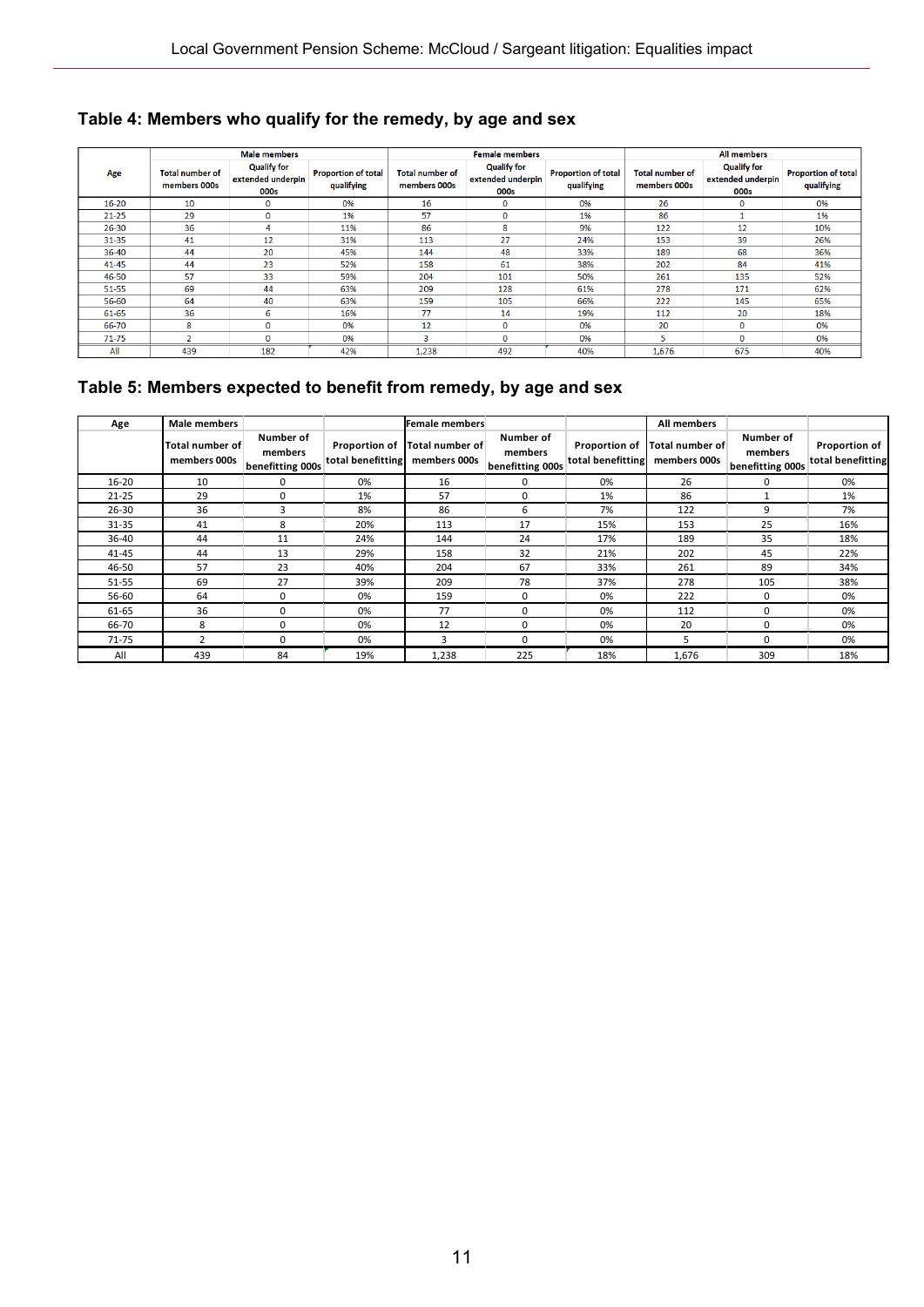## <span id="page-11-0"></span>**Appendix A: Data**

33. This note is based on the data provided in 2019. For the purpose of this analysis, the following manipulations have been made:

|                                                                                                                                                                            | <b>Sex &amp; Age</b><br>analysis |
|----------------------------------------------------------------------------------------------------------------------------------------------------------------------------|----------------------------------|
| Input data                                                                                                                                                                 | 1,919,064                        |
| Excluded duplicate records so analysis is by<br>member, not employment record; only members with<br>unique combination of NI number, sex and date of<br>birth are included | 242,572                          |
| <b>Used for analysis</b>                                                                                                                                                   |                                  |

34. The data has been provided by the administering authorities and their actuarial advisors. We have relied on the general completeness and accuracy of this date for this report. We have carried out limited checks on the data but these do not represent a full independent audit of the data supplied. In particular, GAD has relied on the general completeness and accuracy of the information supplied without independent verification.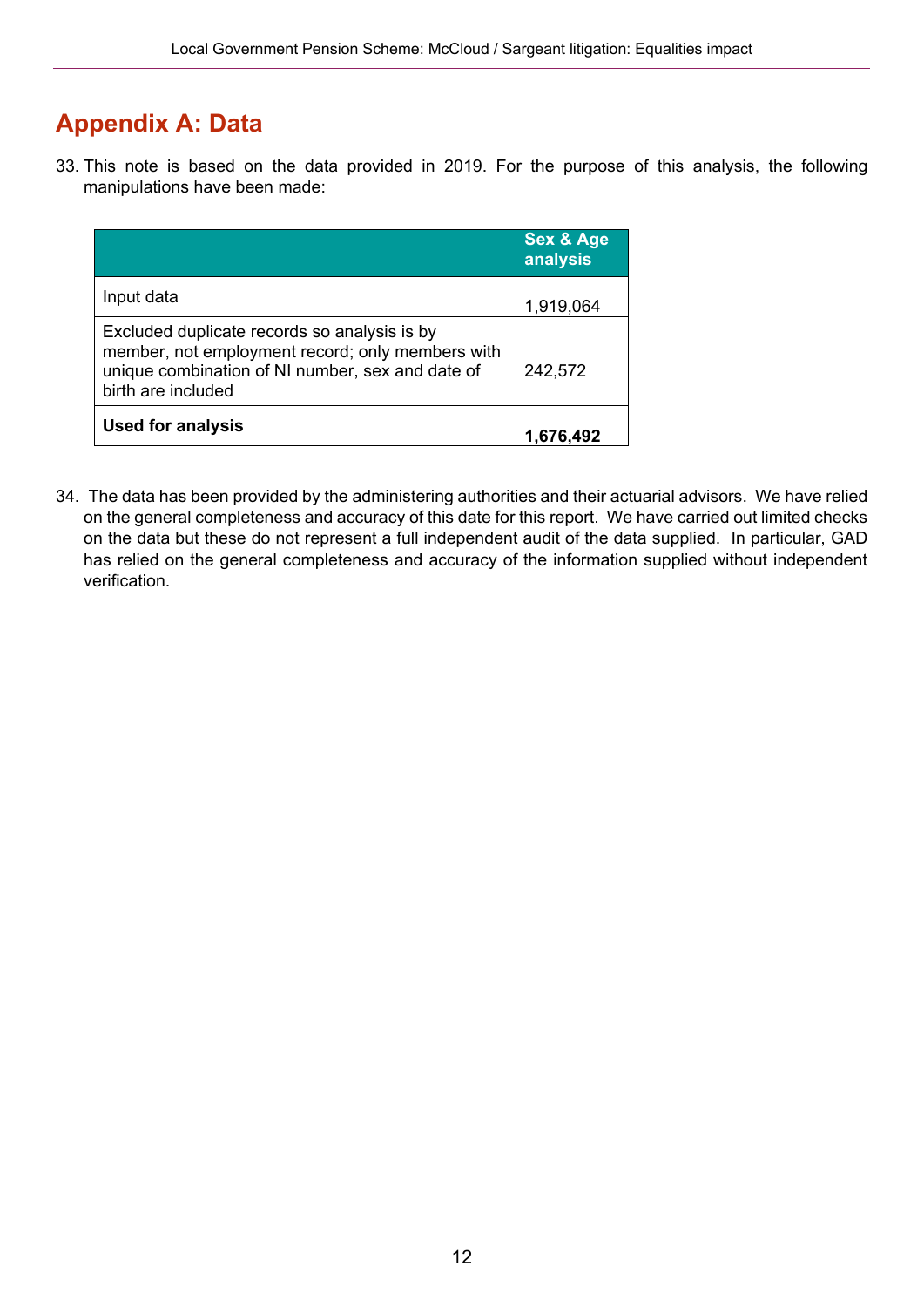## <span id="page-12-0"></span>**Appendix B: Assumptions**

- 35. This note is based on the assumptions recommended for the 2016 valuation, as detailed in our note "Local Government Pension Scheme (England and Wales) Actuarial valuation as at 31 March 2016 Advice on assumptions" of 3 October 2019. The limitations associated with these assumptions set out in that note also apply to this advice.
- 36. The estimated cost of extending the underpin is sensitive to assumptions that have different impacts on the benefits payable under the 2014 scheme and the underpin benefits, in particular assumptions regarding:
	- a. Future increases in salaries and CPI
	- b. Promotional salary increases
	- c. Withdrawal (ie leaving active membership without an entitlement to immediate benefits)
- 37. Section 9 of the Advice on assumptions report of 3 October 2019, sets out how the promotional salary increase assumption is analysed in detail, but the key information is copied below:
	- 9.4 To formulate a recommended assumption we compared the scheme experience to the assumption adopted for the 2013 valuation. Two types of analysis can be considered.
	- > **Profile analysis:** This considers the overall active membership as at 31 March 2016 and compares average (whole time equivalent or 'WTE') pensionable pay at each year of age with that at other ages. This analysis illustrates how (average WTE) pay varies by age and may be a suitable basis on which to set an age related pay scale.
	- > **Starter/ender analysis:** This analysis would consider only those members who were in active membership at both the 2013 and 2016 valuation dates. For those members we would calculate their increase in pensionable pay (WTE) over the period (net of assumed general pay increases) and compare the average increase with that assumed. The rates of assumed increase being based on the members' ages over the intervaluation period and the 2013 valuation assumptions. This analysis would illustrate how actual promotional pay increases have impacted actual members which could form a suitable basis on which to set an age related pay scale.
	- 9.5 In practice we were able to do starter/ender analysis, but we proposed assumptions based on the profile analysis because data for the second analysis, where available, include general increases, promotional pay increases and so called pay drift. These components were not able to be separated because:
		- > The headline pay increases we were provided were for Local Authority employers only, pay awards for other employers could be significantly different and we have no data for these.
		- > The period in question was atypical because of general austerity, auto-enrolment and the high number of withdrawals experienced.
- 38. Section 7 of the Advice on assumptions of 3 October 2019, sets out how the withdrawal assumption is analysed in detail, but the key information is copied below:
	- 7.6 In setting the withdrawal assumption, we analysed actual withdrawal experience over the three years to 31 March 2016, adjusted this for the rate at which members rejoin, then took the average of the implied net withdrawal rate and the assumption adopted in 2013.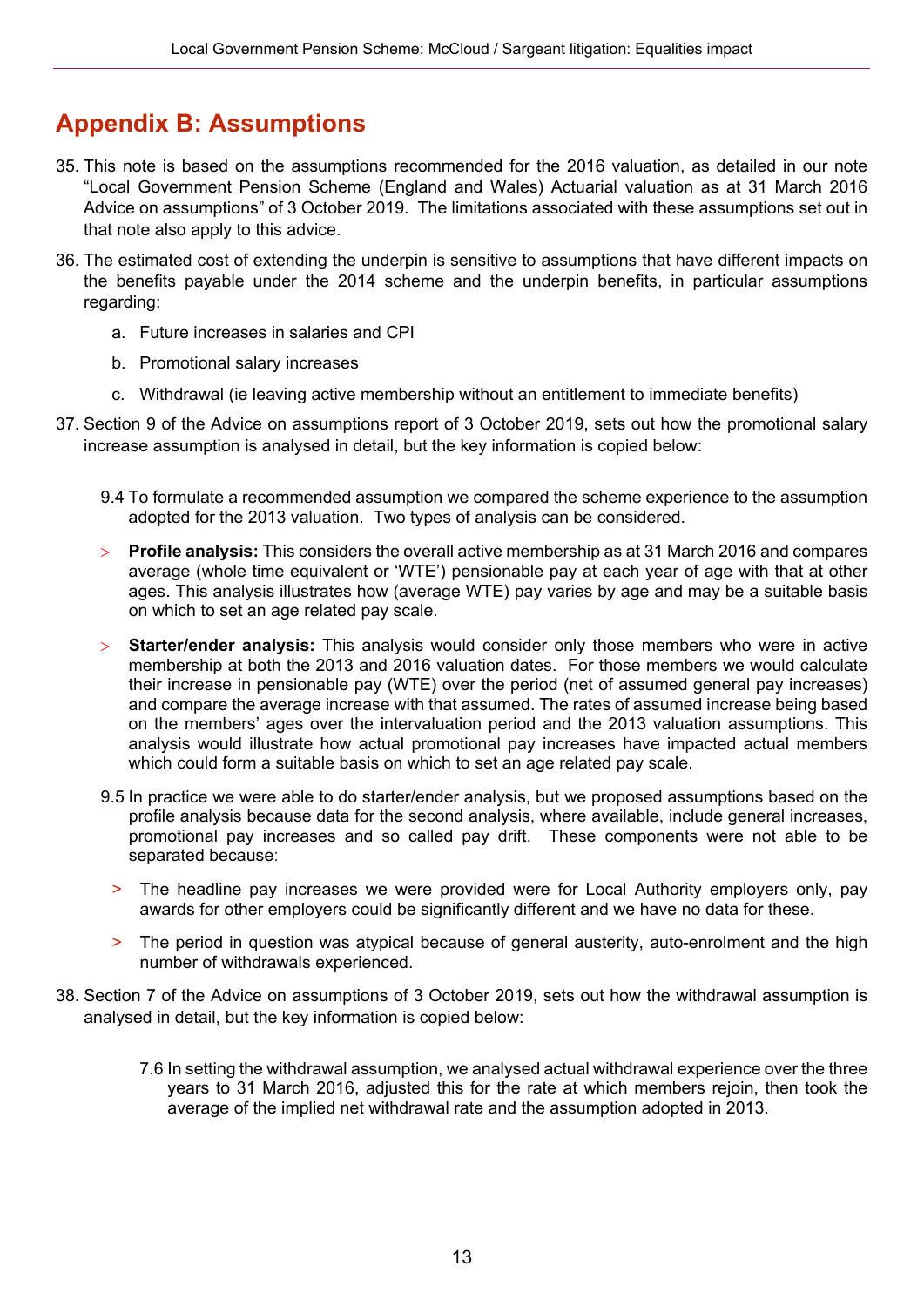7.7 Data analysed suggested a very high level of voluntary withdrawal from service, relative to the assumption set for the 2013 valuation. The period since 31 March 2013 has however been affected by auto-enrolment: people being automatically enrolled into the Scheme, then leaving shortly afterwards, which would have served to push up the incidence of voluntary withdrawal from service.

#### 39. The following table sets out the main financial assumptions.

| <b>Table B1: Financial assumptions</b> |                                           |         |                             |                          |                  |  |
|----------------------------------------|-------------------------------------------|---------|-----------------------------|--------------------------|------------------|--|
| Discount rate                          |                                           |         | 2.4% pa real; 4.45% nominal |                          |                  |  |
| <b>Pension increases</b>               | $2.0%$ pa                                 |         |                             |                          |                  |  |
| Long term salary growth                | 4.2% pa, 2.2% pa in excess of assumed CPI |         |                             |                          |                  |  |
|                                        |                                           | Year    | Gross<br>discount<br>rate   | Pension<br>increases $3$ | Salary<br>growth |  |
|                                        |                                           | 2016/17 | 3.42%                       | $1.0\%$ <sup>4</sup>     | 1.2%             |  |
| variations<br><b>Short</b><br>term     | in.                                       | 2017/18 | 5.47%                       | $3.0\%$ <sup>5</sup>     | $2.2\%$          |  |
| assumptions                            |                                           | 2018/19 | 4.65%                       | $2.2\%$                  | 2.1%             |  |
|                                        |                                           | 2019/20 | 4.24%                       | 1.8%                     | 2.3%             |  |
|                                        |                                           | 2020/21 | n/a                         | n/a                      | 2.6%             |  |
|                                        |                                           | 2021/22 | n/a                         | n/a                      | 2.8%             |  |
|                                        |                                           | 2022/23 | n/a                         | n/a                      | $3.0\%$          |  |

40. The following graph sets out the assumed promotional pay salary scales:

| Age | Men | Women |
|-----|-----|-------|
| 20  | 90  | 95    |
| 25  | 92  | 96    |
| 30  | 100 | 100   |
| 35  | 105 | 103   |
| 40  | 109 | 104   |
| 45  | 112 | 106   |
| 50  | 115 | 107   |
| 55  | 115 | 107   |
| 60  | 115 | 107   |
| 65  | 115 | 107   |

#### **Table B2: Promotional salary scales for all members**

<span id="page-13-0"></span><sup>&</sup>lt;sup>3</sup> Relates to the Pension Increase made in the April following the year end

<span id="page-13-1"></span><sup>4</sup> Order made for 2016/17

<span id="page-13-2"></span><sup>5</sup> Order made for 2017/18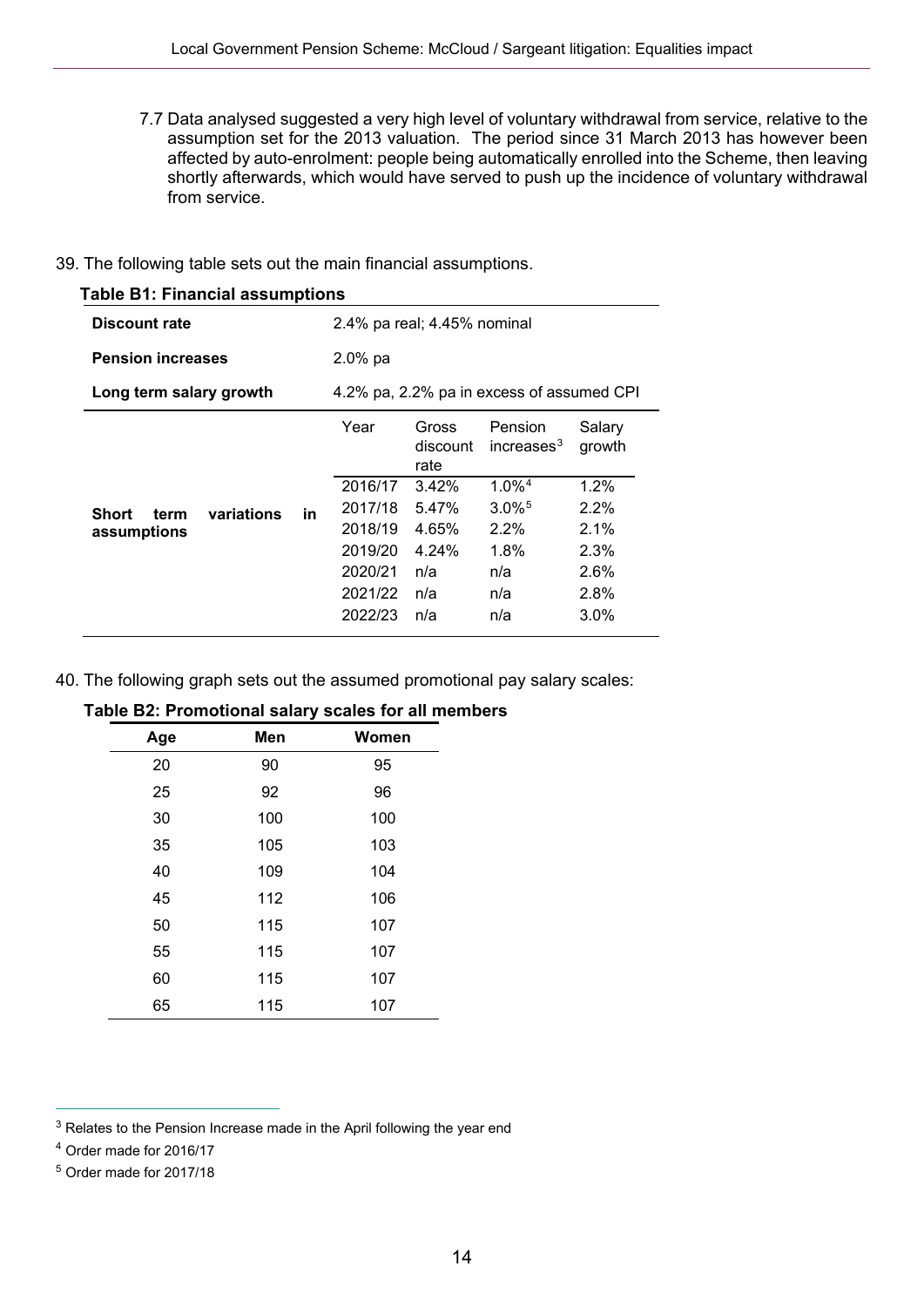41. The following chart sets out the assumed decrements:

|     | .,    |       |
|-----|-------|-------|
| Age | Men   | Women |
| 20  | 0.117 | 0.128 |
| 25  | 0.092 | 0.102 |
| 30  | 0.073 | 0.081 |
| 35  | 0.057 | 0.064 |
| 40  | 0.045 | 0.051 |
| 45  | 0.035 | 0.040 |
| 50  | 0.028 | 0.032 |
| 55  | 0.022 | 0.025 |
| 60  | 0.017 | 0.020 |
| 65  | 0.014 | 0.016 |

#### **Table B3: Voluntary withdrawal rates for all members**